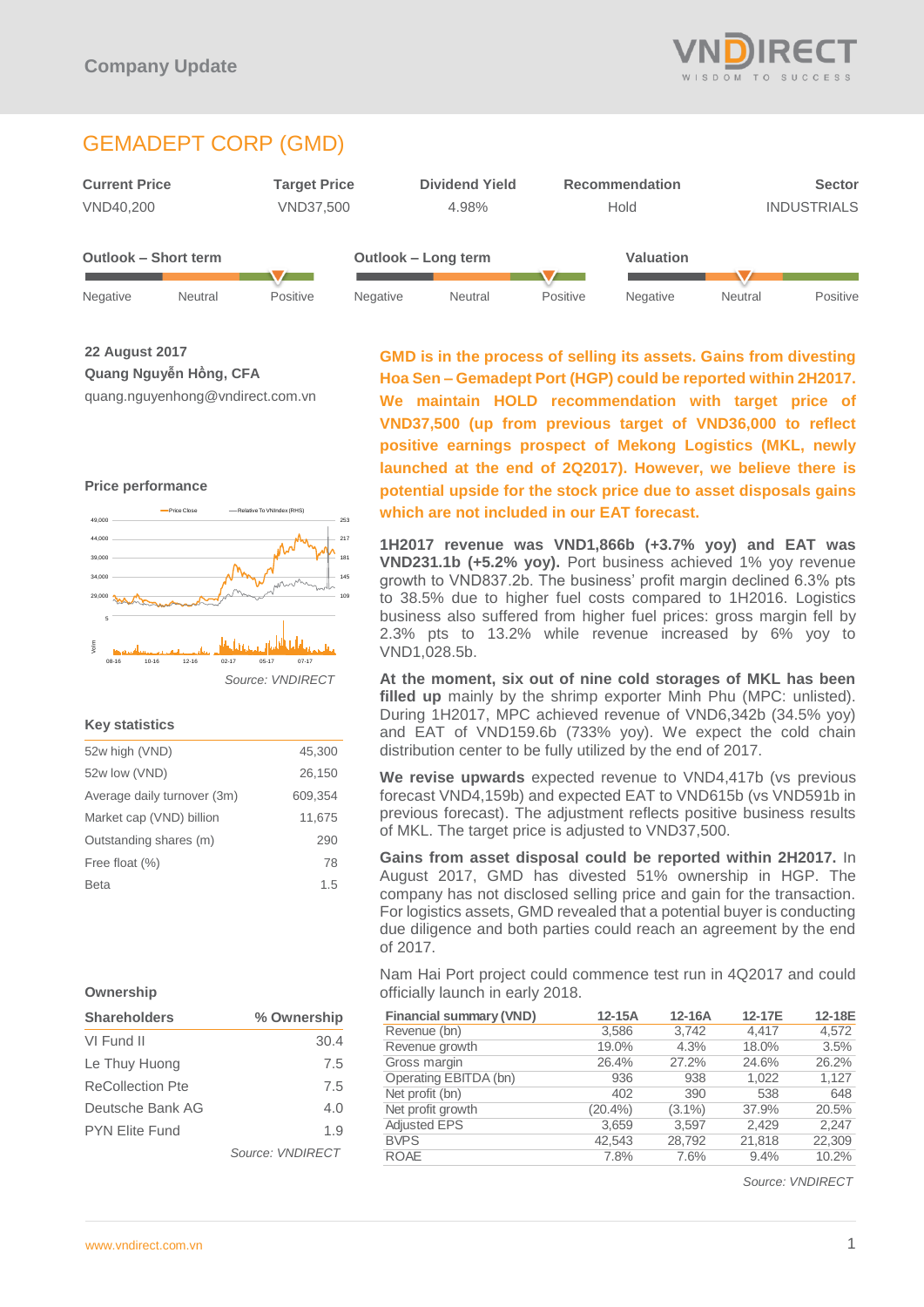### **Valuation**



#### **Income statements**

| (VNDbn)                       | 12-16A   | 12-17E   | 12-18E  |
|-------------------------------|----------|----------|---------|
| Revenue                       | 3.742    | 4,417    | 4,572   |
| Cost of sales                 | (2, 723) | (3, 331) | (3,376) |
| Gen & admin expenses          | (297)    | (322)    | (334)   |
| Selling expenses              | (63)     | (53)     | (55)    |
| <b>Operating profit</b>       | 659      | 710      | 808     |
| <b>Operating EBITDA</b>       | 938      | 1,022    | 1,127   |
| Depreciation and amortisation | (280)    | (312)    | (319)   |
| <b>Operating EBIT</b>         | 659      | 710      | 808     |
| Interest income               | 39       | 12       | 12      |
| <b>Financial expense</b>      | (151)    | (129)    | (88)    |
| Net other income              | (116)    | 18       | 18      |
| Income from associates & JVs  | 50       | 63       | 75      |
| Pre-tax profit                | 481      | 673      | 825     |
| Taxation                      | (37)     | (61)     | (87)    |
| Minority interests            | (54)     | (74)     | (90)    |
| Net profit                    | 390      | 538      | 648     |
| Adj. net profit to ordinary   | 390      | 538      | 648     |
| Ordinary dividends            | $\Omega$ | (358)    | (577)   |
| <b>Retained earnings</b>      | 390      | 179      | 71      |

#### **Cash flow statement**

| (VNDbn)                                     | 12-16A   | 12-17E   | 12-18E   |
|---------------------------------------------|----------|----------|----------|
| Pretax profit                               | 481      | 673      | 825      |
| Depreciation & amortisation                 | 280      | 312      | 319      |
| Other non cash gains/(losses)               | $\Omega$ | $\Omega$ | $\Omega$ |
| Other non operating gains/(losses)          | 27       | (93)     | (105)    |
| Tax paid                                    | (76)     | (61)     | (87)     |
| Other operating cash flow                   | 29       | 0        | $\Omega$ |
| Change in working capital                   | 21       | (287)    | (10)     |
| Cash flow from operations                   | 762      | 544      | 942      |
| Capex                                       | (1,018)  | (482)    | (292)    |
| Proceeds from assets sales                  | 73       | $\Omega$ | O        |
| Others                                      | (23)     | 130      | 105      |
| Other non-current assets changes            | (269)    | (62)     | (34)     |
| Cash flow from investing activities         | (1, 237) | (413)    | (221)    |
| New share issuance                          | 0        | $\Omega$ | O        |
| Shares buyback                              | $\Omega$ | $\Omega$ | $\Omega$ |
| Net borrowings                              | 627      | (131)    | (164)    |
| Other financing cash flow                   | (61)     | 151      | 18       |
| Dividends paid                              | (271)    | (358)    | (577)    |
| Cash flow from financing activities         | 294      | (338)    | (723)    |
| Cash and equivalents at beginning of period | 905      | 724      | 517      |
| Total cash generated                        | (181)    | (207)    | (1)      |
| Cash and equivalents at the end of period   | 724      | 517      | 516      |





#### **Balance sheets**

| (VNDbn)                               | 12-16A | 12-17E | 12-18E |
|---------------------------------------|--------|--------|--------|
| Cash and equivalents                  | 724    | 517    | 516    |
| Short term investments                | 89     | 51     | 51     |
| Accounts receivables                  | 1,128  | 1,169  | 1,188  |
| Inventories                           | 87     | 139    | 141    |
| Other current assets                  | 112    | 209    | 217    |
| <b>Total current assets</b>           | 2,140  | 2,085  | 2,112  |
| <b>Fixed assets</b>                   | 4,641  | 4,810  | 4,783  |
| <b>Total investments</b>              | 2,308  | 2,308  | 2,308  |
| Other long-term assets                | 1,029  | 1,091  | 1,125  |
| <b>Total assets</b>                   | 10,118 | 10,294 | 10,328 |
| Short-term debt                       | 1,579  | 547    | 383    |
| Accounts payable                      | 595    | 553    | 552    |
| Other current liabilities             | 787    | 732    | 751    |
| <b>Total current liabilities</b>      | 2,961  | 1,832  | 1,686  |
| Total long-term debt                  | 928    | 928    | 928    |
| Other liabilities                     | 363    | 514    | 532    |
| <b>Shareholders' equity</b>           | 5,166  | 6,290  | 6,431  |
| Minority interests                    | 700    | 731    | 751    |
| <b>Total liabilities &amp; equity</b> | 10,118 | 10,294 | 10,328 |
|                                       |        |        |        |

### **Key ratios**

|                         | 12-16A    | 12-17E     | 12-18E    |
|-------------------------|-----------|------------|-----------|
| Dupont                  |           |            |           |
| Net profit margin       | 10.4%     | 12.2%      | 14.2%     |
| Asset turnover          | 0.39      | 0.43       | 0.44      |
| <b>ROAA</b>             | 4.1%      | 5.3%       | 6.3%      |
| Avg assets/avg equity   | 1.86      | 1.78       | 1.62      |
| <b>ROAE</b>             | 7.6%      | 9.4%       | 10.2%     |
| Efficiency              |           |            |           |
| Davs account receivable | 51.9      | 46.2       | 46.2      |
| Days inventory          | 11.7      | 15.2       | 15.2      |
| Days creditor           | 80.0      | 60.6       | 59.7      |
| Fixed asset turnover    | 0.92      | 0.93       | 0.95      |
| <b>ROIC</b>             | 4.7%      | 6.3%       | 7.6%      |
| Liquidity               |           |            |           |
| Current ratio           | 0.72      | 1.14       | 1.25      |
| Quick ratio             | 0.69      | 1.06       | 1.17      |
| Cash ratio              | 0.27      | 0.31       | 0.34      |
| Cash cycle              | (16.3)    | 0.8        | 1.7       |
| Growth rate (yoy)       |           |            |           |
| Revenue growth          | 4.3%      | 18.0%      | 3.5%      |
| Operating profit growth | 2.7%      | 7.8%       | 13.8%     |
| Net profit growth       | $(3.1\%)$ | 37.9%      | 20.5%     |
| EPS growth              | $(4.3\%)$ | $(31.1\%)$ | $(2.2\%)$ |
| Share value             |           |            |           |
| EPS (VND)               | 3,336     | 2,299      | 2,247     |
| BVPS (VND)              | 28,792    | 21,818     | 22,309    |
| DPS (VND)               | 0         | 1,243      | 2,000     |

*Source: VNDIRECT*